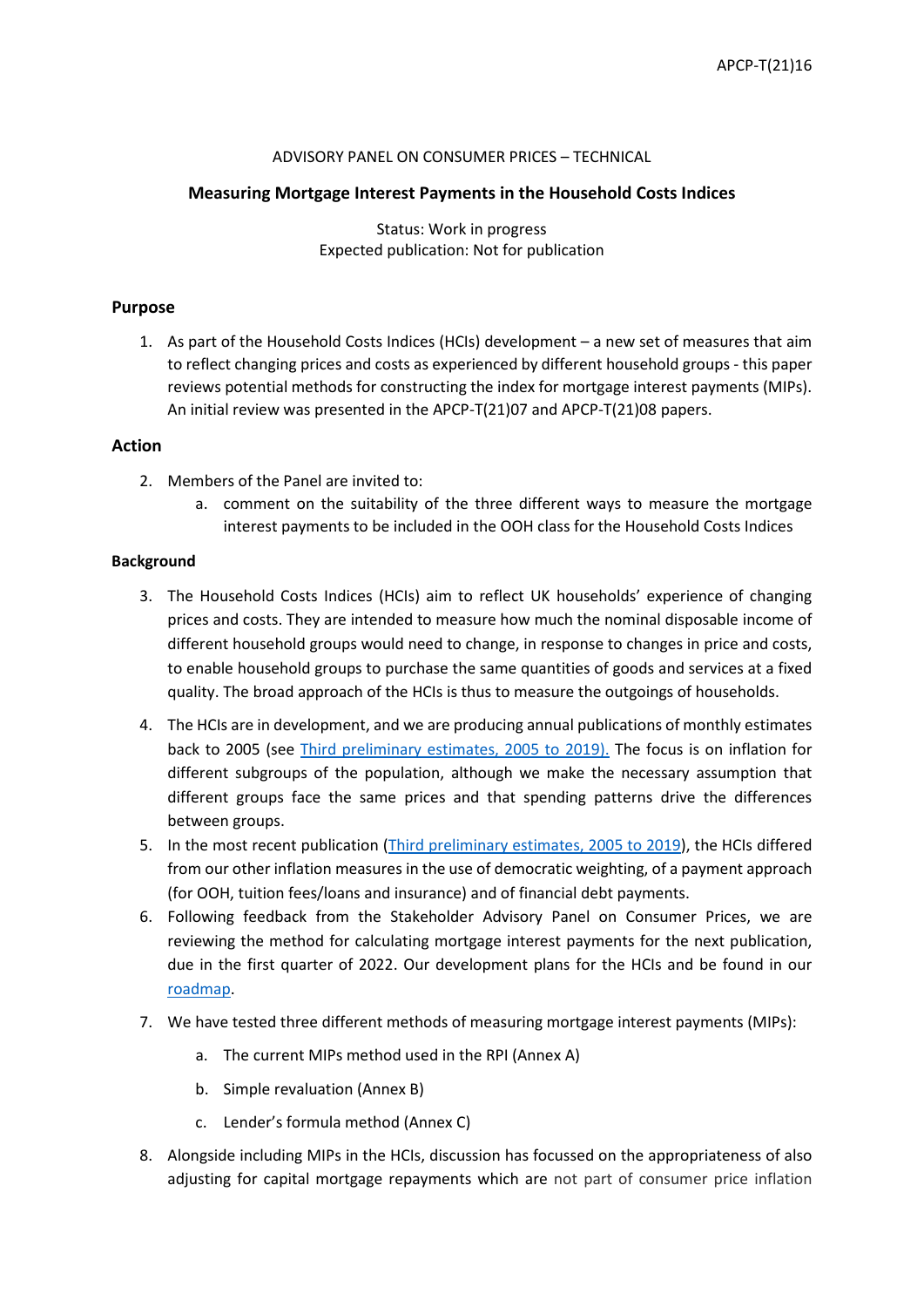measures as they represent the purchase of assets. In July [2019,](https://www.ons.gov.uk/news/statementsandletters/nationalstatisticiansstatementonthefutureofthehouseholdcostsindices) the National Statistician decided that the ONS will develop a measure of capital mortgage repayments "in a variant measure, the HCIC (HCI – Capital), after work on the main HCIs has been completed. This will allow users with varying needs to select the best measure for their purpose".

#### **Proposed methods to measure interest mortgage payments**

- 9. *Current method used in the RPI*: The method uses a time series of average house prices bought on mortgages over a 23-year period. To obtain repayment mortgages, the monthly average house price is multiplied by 0.55, which is a constant loan-to-value ratio (LTV), and by the proportion of debt outstanding on a standard 23-year mortgage. This series is then combined with the corresponding series on endowment mortgages. Further analysis on this method can be found in Annex A.
- 10. *Simple revaluation:* This is the simplest approach to measuring mortgage interest payments. It uses the index of house prices over time and applies the effective interest rates to calculate an index of mortgage interest payments over time. This approach is used by Stats New Zealand. Further analysis on this method can be found in Annex B.
- 11. *Lender's formula method*: When a candidate mortgagor applies for a mortgage, the lenders derive mortgage repayments based on the amount of the loan, the length of the mortgage and the type of interest rate (fixed or variable) which can vary depending on the LTV ratio. We use this method of calculating mortgage repayments to create a mortgage interest payments index. Further analysis on this method can be found in Annex C.
- 12. A drawback of all three of these methods is that we can't separate land and dwelling prices.

### **Comparison of the three methods**

# **Figure 1: Comparison of the three proposed methods to measure mortgage interest payments (2015 = 100)**



13. The simple revaluation method shows a greater decline in the index during the economic downturn in 2008. This is partly explained by the use of the house price index (geometric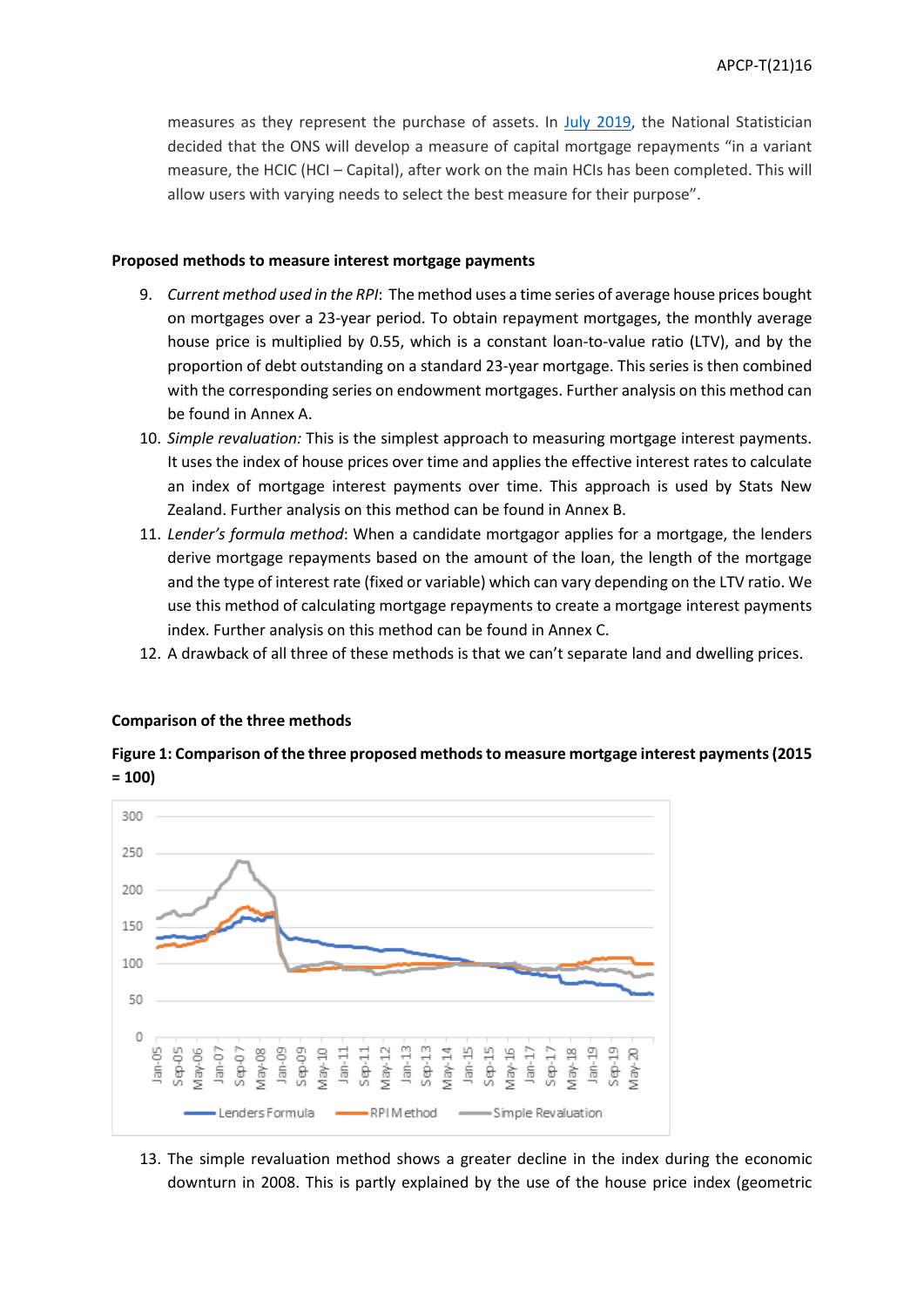mean) for all properties sold in the UK, rather than the use of the average house prices from the RPI (arithmetic mean).

14. The Lender's formula method shows a steady decline between 2009 and 2020, this is explored in Annex C.

### *Current RPI method*

- 15. Sensitivity analysis on the RPI methods suggests that the MIPs index correctly reflects the interest rate used. It follows that an improvement of the RPI could be to use an average of variable and fixed interest rates as the latter has become more prevalent in recent years.
- 16. The RPI adjusts the mortgage figures using complex information from the Living Costs and Food Survey (LCF) team to derive the weight associated with the mortgage length, currently fixed at 23 years. The complex data requirement did not enable the adjustment for a different mortgage length in this paper.
- 17. The inclusion of all mortgage households will require further research and collaboration with our internal stakeholders. Based on current survey specifications, as adopted by the RPI, the method does not currently include pensioner households, which derive at least three-quarters of their total income from state pensions and benefits, and high-income households, defined as those households whose total household income lies within the top 4% of all households.

### *Simple revaluation method*

- 18. The simple revaluation method has the advantage that it is currently used in other countries, enabling international comparability and that it is straightforward to apply.
- 19. The simple revaluation method does not account for the fact that mortgages last many years (mortgage interest payments aren't only based on the price of houses as of today).

#### *Lender's formula method*

- 20. The strength of the Lender's formula method lies in the application of the exact formula used by lenders, so capturing the payments received by banks holding the defining criteria (price advanced, type of interest, mortgage lifespan). It can be reasonably argued that the further an estimation method is away from the actual method, the larger is the risk of bias.
- 21. As the lender's formula entails the computation of capital payments (see Equation 3), the method could be taken into consideration for the development of the planned HCIC's capital variant measure.
- 22. There are certain limitations to the method which warrant discussion. First, in the absence of cohort weights by type of mortgage, the interest payments resulting from variable and fixed rates contribute similarly which may not reflect the true pattern if the weights are significantly different. Secondly, the average advance may be biased between 1995 and 2004 when it was based on a small sample. These two limitations will be potentially addressed through bespoke data from the FCA. Thirdly, the method is based on the most common type of fixed rates for which the BoE publishes the series, whereas less frequent interest rates are not available. This limitation is however diminished by the fact that, being typical, the available series of interest rates account for most mortgages.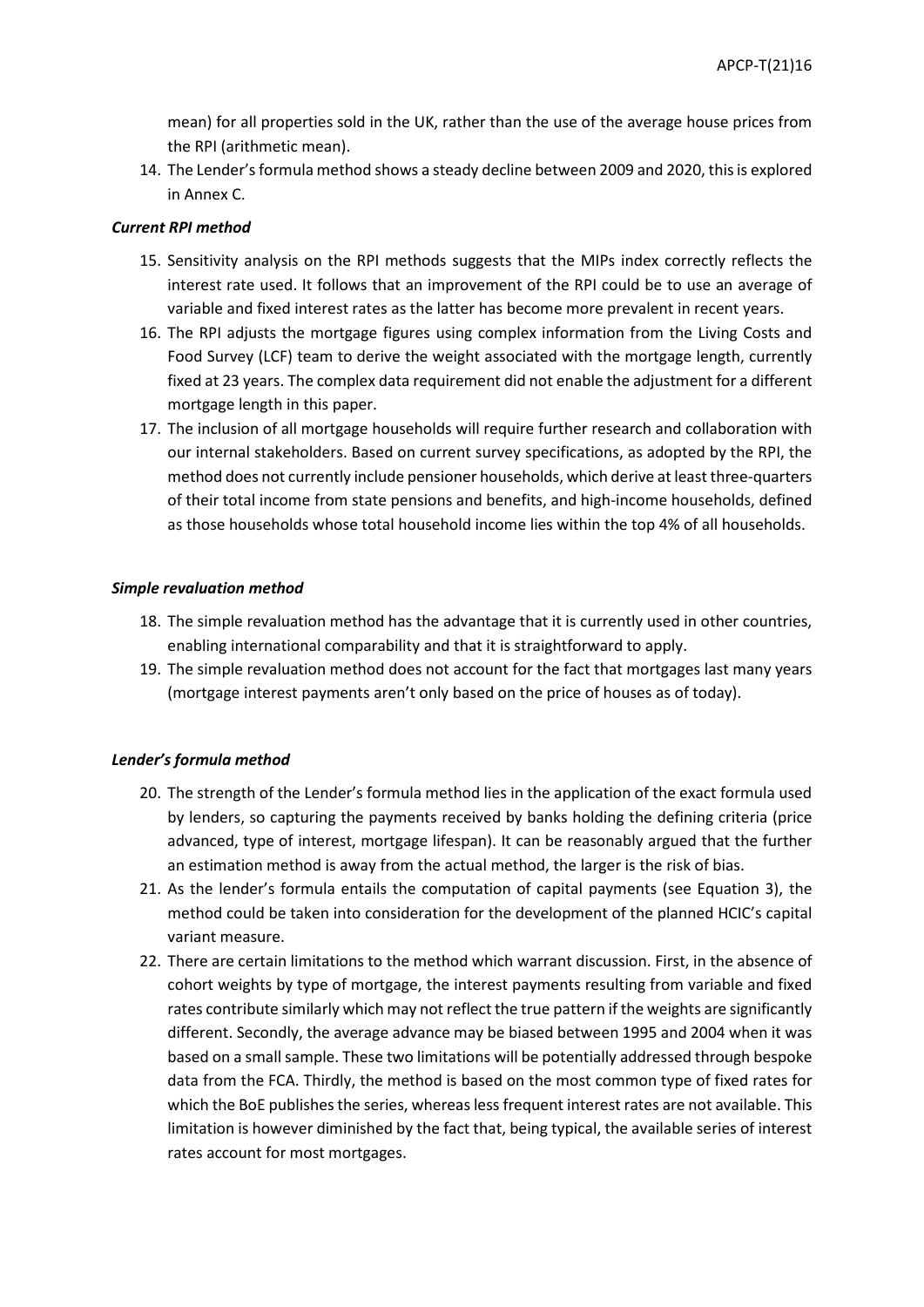#### **Conclusion**

- 23. If the construction of the indices under the RPI method is deemed to be a good method, no change will be required for the computation of the MIPs index for the aim of the HCIs. Alternatively, the more straightforward simple revaluation approach could be used to derive the MIPs index which uses the same interest rate series as the RPI method.
- 24. If it is preferred to use a method that fully originates from the mortgage formula adopted by lenders for the computation of monthly payments, the lender's formula method can be adopted.

**Yasin Auckbur, Domenica Rasulo Prices Division, ONS October 2021**

#### **List of Annexes**

| <b>Annex A</b> | Current method used in the RPI |
|----------------|--------------------------------|
| <b>Annex B</b> | Simple revaluation approach    |
| Annex C        | Lender's formula approach      |
| <b>Annex D</b> | Lender's formula methodology   |

#### **Annex A: Current method used in the RPI**

- 25. The RPI aims to treat mortgage interest in a manner consistent with a fixed basket approach. Average payments are calculated in successive months for a fixed stock of mortgages representing those existing in the January base period. This base period stock of mortgages is uprated monthly to reflect changing house prices, and then interest payments are calculated using the prevailing interest rates in the period.
- 26. The current RPI method for calculating mortgage interest payments starts with a time series of average house prices bought on mortgages over a 23-year period and the average is weighted to reflect the constant mix of house types.
- 27. For each month, the average house price is multiplied by the proportion of the house price covered by the mortgage. This figure is called the advance/price ratio and is a constant (0.55). This constant has not been updated for many years. This series is then used to calculate two separate debt series, a series for repayment mortgages and a series for endowment mortgages.
- 28. For repayment mortgages, the debt is multiplied by the proportion of debt outstanding on a standard 23-year mortgage, worked out using a standard annuity calculation.
- 29. The debt on endowment mortgages does not decrease over time and therefore it is not altered.
- 30. The two series are then summed to give the average current debt outstanding on mortgages of different types and vintages.
- 31. The series is then multiplied by the proportion of index households that have mortgages and this gives the average mortgage debt for index households with a new or existing mortgage.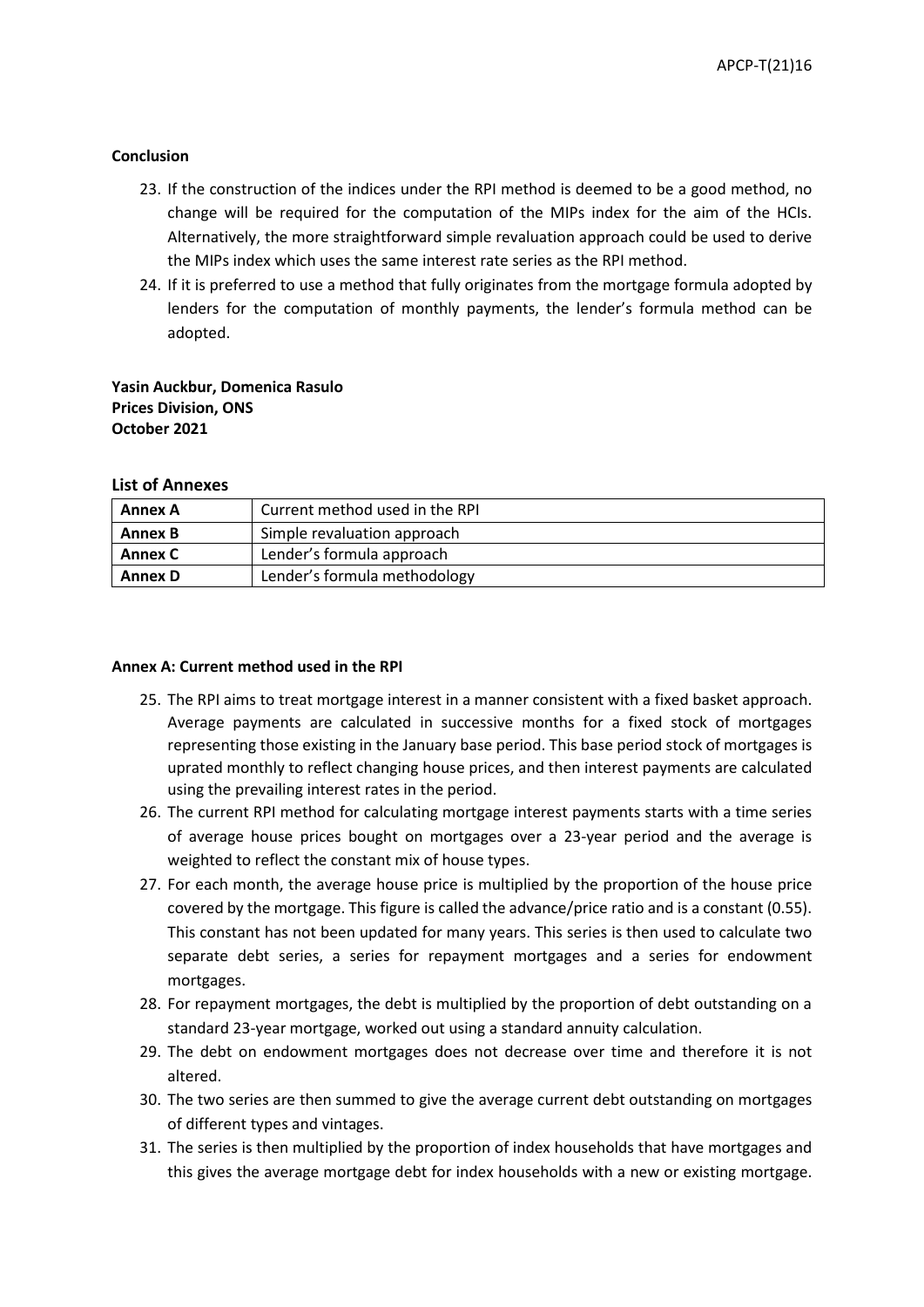Index households are defined as all private households (not those living in institutions such as prisons, retirement homes or student accommodation, for example) excluding pensioner households, which derive at least three-quarters of their total income from state pensions and benefits, and high-income households, defined as those households whose total household income lies within the top 4% of all households, as measured by the Living Costs and Food Survey (LCF). This new series is then scaled using LCF data to reflect households that have outstanding mortgage debt.

- 32. The scaled series is then multiplied by the current period mortgage interest rates to derive an average weekly payment per household. An index is then produced using the average weekly payments. The method for deriving the mortgage interest rates varies and is described below. A full description of the method can be found in the [Consumer Prices Indices Technical](https://www.ons.gov.uk/economy/inflationandpriceindices/methodologies/consumerpricesindicestechnicalmanual2019#retail-prices-index)  [Manual.](https://www.ons.gov.uk/economy/inflationandpriceindices/methodologies/consumerpricesindicestechnicalmanual2019#retail-prices-index)
- 33. We build off the work presented in the previous paper, *APCP-T(21)08 Current mortgage interest payments methodology: a review* where we compared alternative prices advanced in the year of the index (e.g., January to December 2019 for 2019 index) (Figure 1A).



**Figure 1A: MIPs index (Jan05=100) from alternative LTV ratios (0.10 to 0.90) as compared to the 0.55 LTV ratio from the RPI and the aggregate index from the alternative LTV ratios**

Source: APCP-T(21)08 Current mortgage interest payments methodology: A review

- 34. Because the advance/price ratio changes through time, the assumption of a change in the current year only is reviewed in this paper where we use advance/price ratios from the [HPI's](https://www.ons.gov.uk/economy/inflationandpriceindices/datasets/housepriceindexmonthlyquarterlytables1to19) [quarterly](https://www.ons.gov.uk/economy/inflationandpriceindices/datasets/housepriceindexmonthlyquarterlytables1to19) tables throughout the full time series (e.g. 2005 to 2019 for the 2019 MIPs index). This is in line with the HCIs aim of capturing optimally consumer behaviour, as manifested here in the amount of mortgage requested to a lender.
- 35. Data from the analysis on the [ONS HPI quarterly tables \(Table 15\)](https://www.ons.gov.uk/file?uri=/economy/inflationandpriceindices/datasets/housepriceindexmonthlyquarterlytables1to19/current/hpimonthlyandqtlytables1to19.xls) shows that between 1993 and 2020, the loan-to-value ratio (or advance/price ratio) amounted to 0.67 for 'new dwellings', 0.68 for 'other dwellings', 0.67 for 'all dwellings', 0.79 for 'first time buyers' and 0.62 for 'former owner occupiers'. This shows that the 0.55 figure used in the current MIPs method consistently underestimates the proportion of price advanced for all types of dwellings and buyers.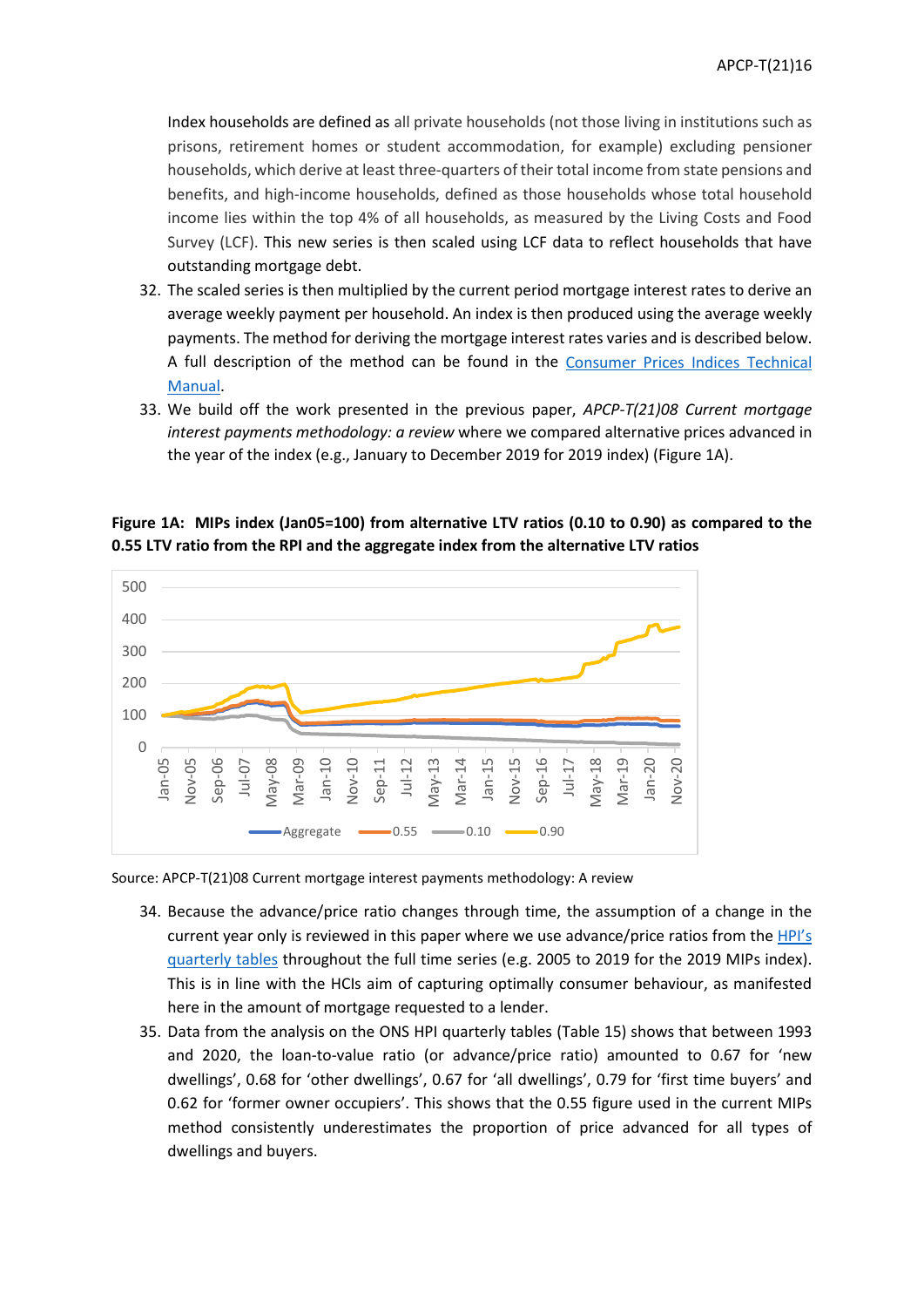

**Figure 2A: Loan-to-value ratio based on HPI publication. 1993 to 2020**

Source: own analysis on [ONS HPI publication, Table 15](https://www.ons.gov.uk/file?uri=/economy/inflationandpriceindices/datasets/housepriceindexmonthlyquarterlytables1to19/current/hpimonthlyandqtlytables1to19.xls) (formerly published by DCLG)

- 36. We were advised by the technical panel to use the average advance for the 'all dwellings' group in our analysis. One issue we encountered is that the dataset only goes back to 1993, whereas the MIPs method has data from 1982 as a result of using a mortgage length of 23 years and starting the time series in 2005. To overcome this, from 1982 to 1992, we used the 1993 figure.
- 37. The [HPI's annual tables](https://www.ons.gov.uk/economy/inflationandpriceindices/datasets/housepriceindexannualtables2039) (Table 30) provides advance/price ratios for each year from 1969 onwards. The advance/price ratio is calculated for each observation and then aggregated, which is different to how we have calculated the advance/price ratios in this analysis. This analysis calculates them using the average price, and average advance for all buyers in quarter 1 of the relevant year, and then calculates the advance/price ratios. This is because January is the base period, and so we take a fixed stock of housing debt in the base period and revalue the debt payments each month using the changes in the interest rate. Fixing the stock of debt makes it a 'price' index rather than an expenditure index. So, we would want our advance/price ratio to be fixed in January too. However, we do use annual (y-1) weights at higher levels, so it may be interesting to see the difference using the annual advance/price ratios.
- 38. When we replaced the 0.55 proportion from the current method with the loan-to-value ratios from the HPI publication, we obtained an index with a very similar shape to the index produced using 0.55 as the proportion of price advanced (Figure 3A).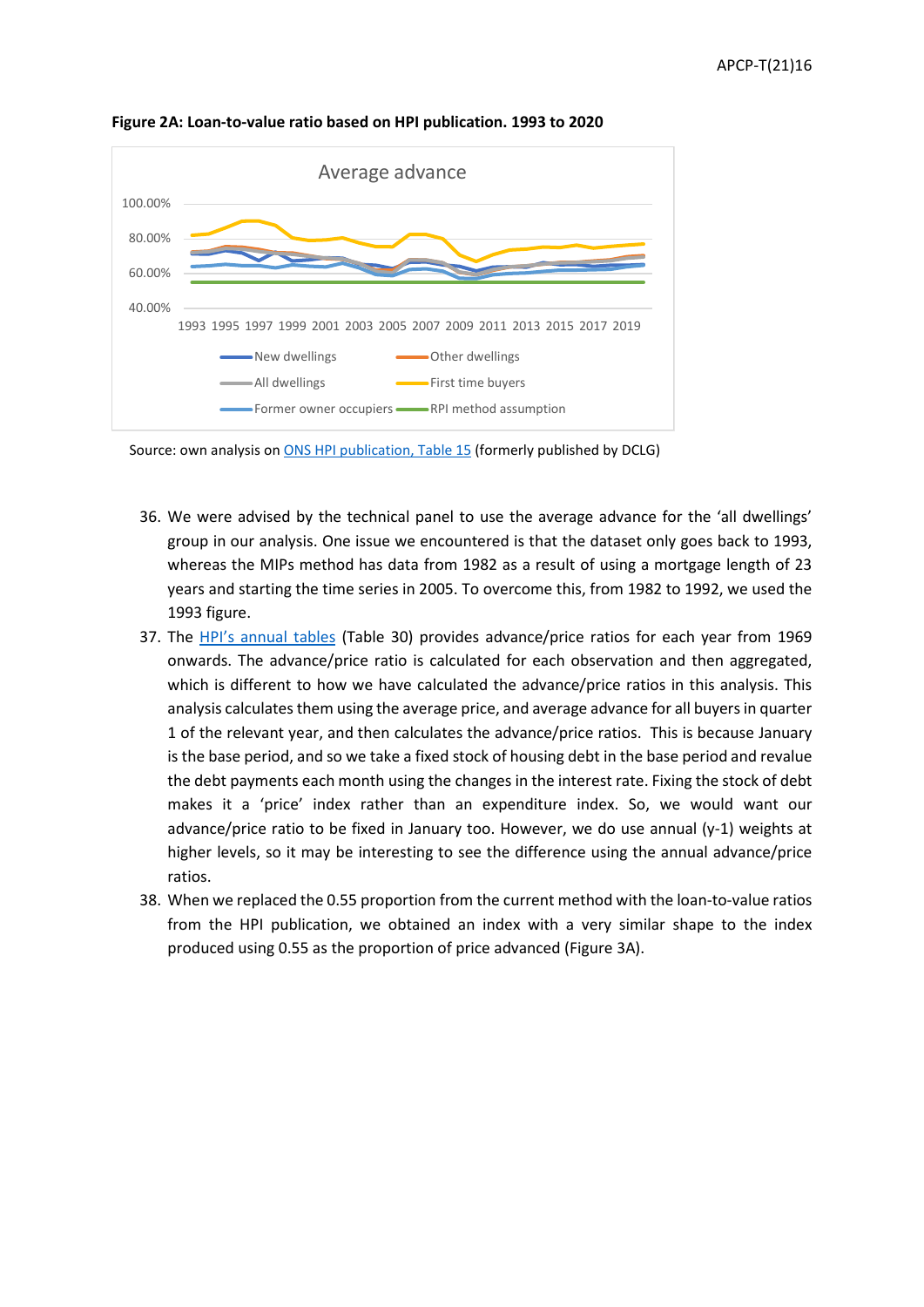

**Figure 3A: MIP index (2005=100) obtained using LTV ratios from the HPI tables**

Source: Own analysis, RPI[, ONS HPI publication, Table 15](https://www.ons.gov.uk/file?uri=/economy/inflationandpriceindices/datasets/housepriceindexmonthlyquarterlytables1to19/current/hpimonthlyandqtlytables1to19.xls) (formerly published by DCLG)

39. Despite the advance/price ratios being different (as shown in Figure 4A), the shape of the index remained very similar. This prompted us to carry out further analysis to identify which variables(LTV ratio or house prices) were having a significant impact on the shape of the index.

# **Figure 4A: Average advanced on all dwellings (HPI tables) between 1993 to 2020 compared to the RPI assumption**



- 40. To see what the effect the LTV ratio and house prices would have on the index, we produced the MIPs index holding the house price constant (fixed at £100,000) throughout the whole series, while allowing the LTV ratio to vary.
- 41. We compared the new MIPs indices with the indices plotted in Figure 3A, that is when the LTV ratio and the house prices vary. We observed that the indices are very close regardless of the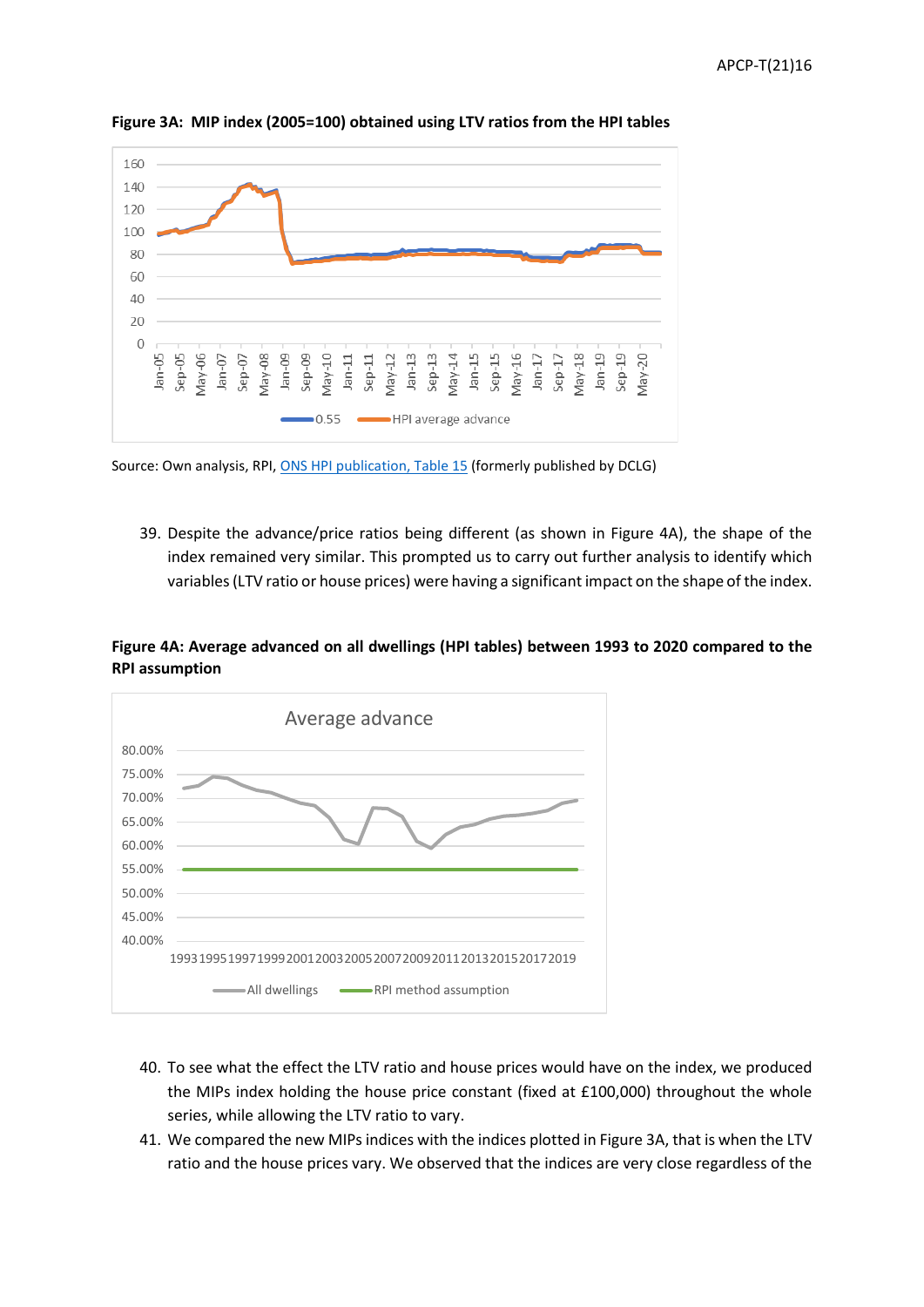LTV ratio used. The comparison of the indices under constant and varying house prices show that house prices have an impact on the MIPs index calculated using the RPI approach. As expected, the MIPs index using constant house prices follows the slightly decreasing interest rate after 2009.

42. This suggests that the impact of the LTV ratio is negligible using the RPI method, whereas the house prices do have an impact.



**Figure 5A: MIPs index (2005=100) obtained using fixed and varying house prices**

43. As advised by stakeholders, Figure 6A displays the current MIPs index from the RPI and the MIPs index obtained using only the AER across time, where 2005 = 100.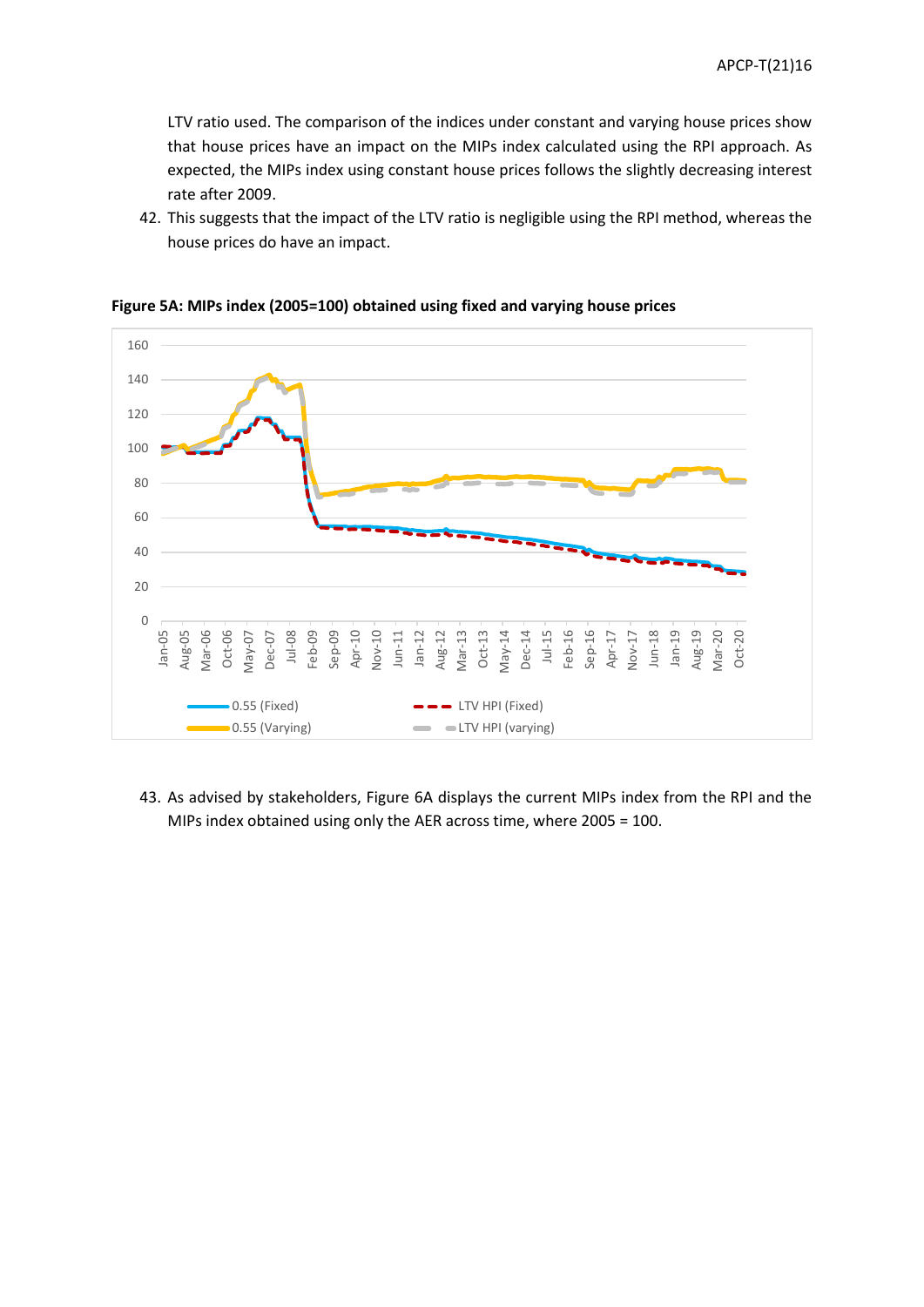

**Figure 6A: MIP index (2005=100) from the current RPI and using the AER across time.** 

### **Further areas to consider**

- 45. Using the average house price from HPI rather than what is used for the RPI (geometric mean rather than arithmetic mean).
- 46. Mortgage length (we would need to investigate whether weights from the LFS allow for this).
- 47. The inclusion of all mortgage households will require further research and collaboration with our internal stakeholders. Based on current survey specifications as adopted by the RPI, the method does not currently include pensioner households, which derive at least three-quarters of their total income from state pensions and benefits, and high-income households, defined as those households whose total household income lies within the top 4% of all households.

### **Annex B: Simple revaluation approach**

- 48. The simple revaluation approach uses the index of house prices over time and applies the effective interest rates to calculate an index of mortgage interest payments over time. We used the standard variable rate (SVR) prior to 2010 the annual effective rate (AER) after 2010, as is done in the RPI method. We also experimented with using the AER throughout the whole series:
	- a. The interest rate and house price index are both re-referenced to the same period  $(2005 = 100)$
	- b. The interest rate index is then adjusted to inflation by taking the current month's interest rate index divided by the January of the same year's interest rate index, we then multiply that by the current month HPI index divided by the January of the same year's HPI index and multiply it by 100.
	- c. The resulting index is then chain linked.
- 49. Figure 1B shows the MIPs index under the current RPI method and under the simple revaluation approach adopted in New Zealand. It appears that the two indices generally follow the same shape across the series. However, prior to 2009, the indices differ significantly in terms of the index values. The revaluation MIPs index is much greater prior to 2009, with an average difference of 44.54 between January 2005 – July 2009. However, the difference is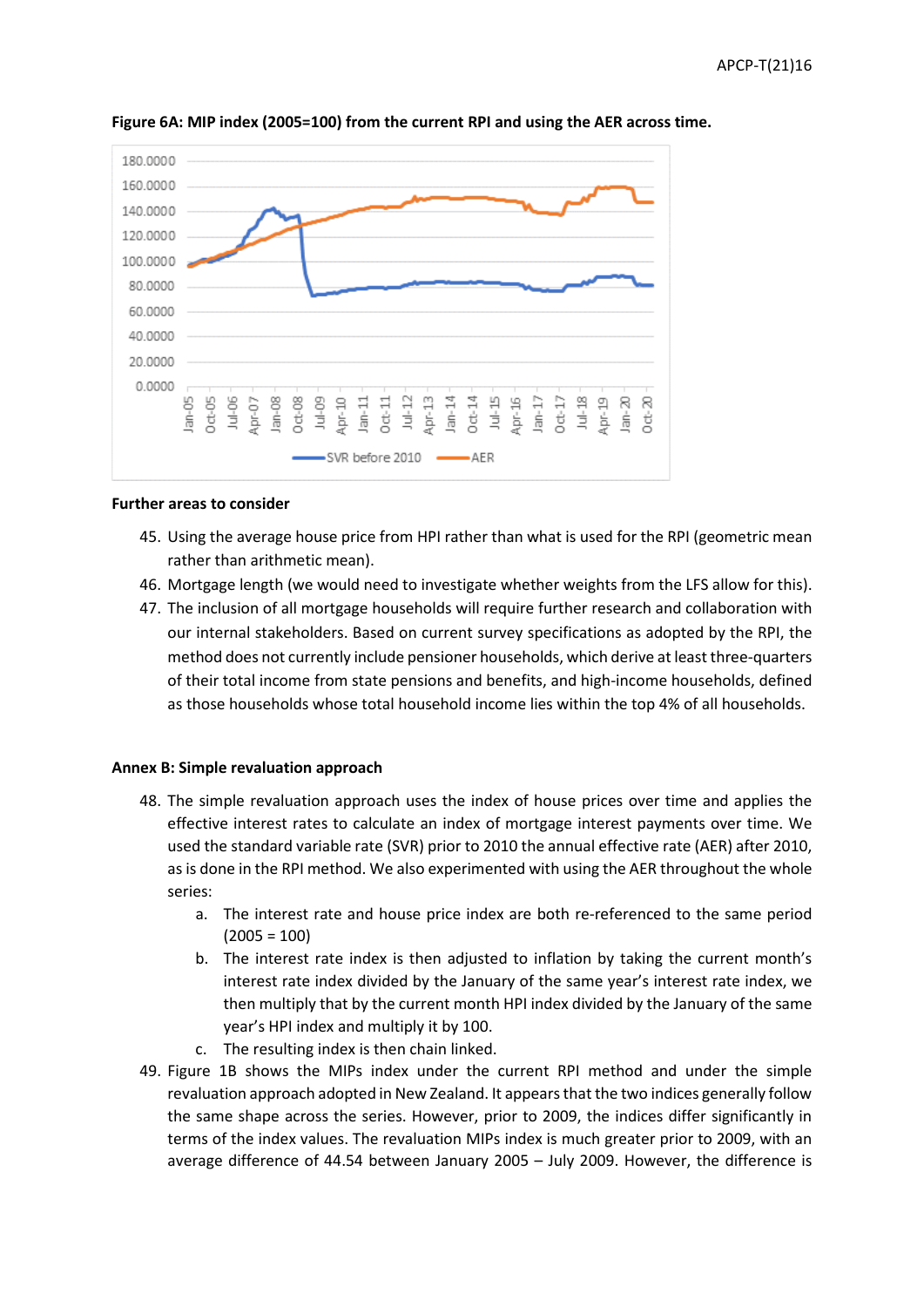much less pronounced for the rest of the index with the average difference between August 2009 – December 2020 is -3.5999.



**Figure 1B: Comparison between the MIPs index produced using the revaluation method and the RPI method. (2015=100)**

50. We also produced the simple revaluation MIPs index using house prices from the RPI method rather than the HPI index (Figure 1B). We once again see a similar result to the one seen in Figure 1B with a significant difference prior to 2009. However, in this method, the difference is not as great. Notable, we do see some more differences later in the series. From January 2005 – July 2009, the average difference is 22.6059 and from August 2009-December 2020 the average difference is -2.1268.

**Figure 2B: Comparison between the MIPs index produced using the revaluation method (with house prices from the RPI) and the RPI method. (2015=100)**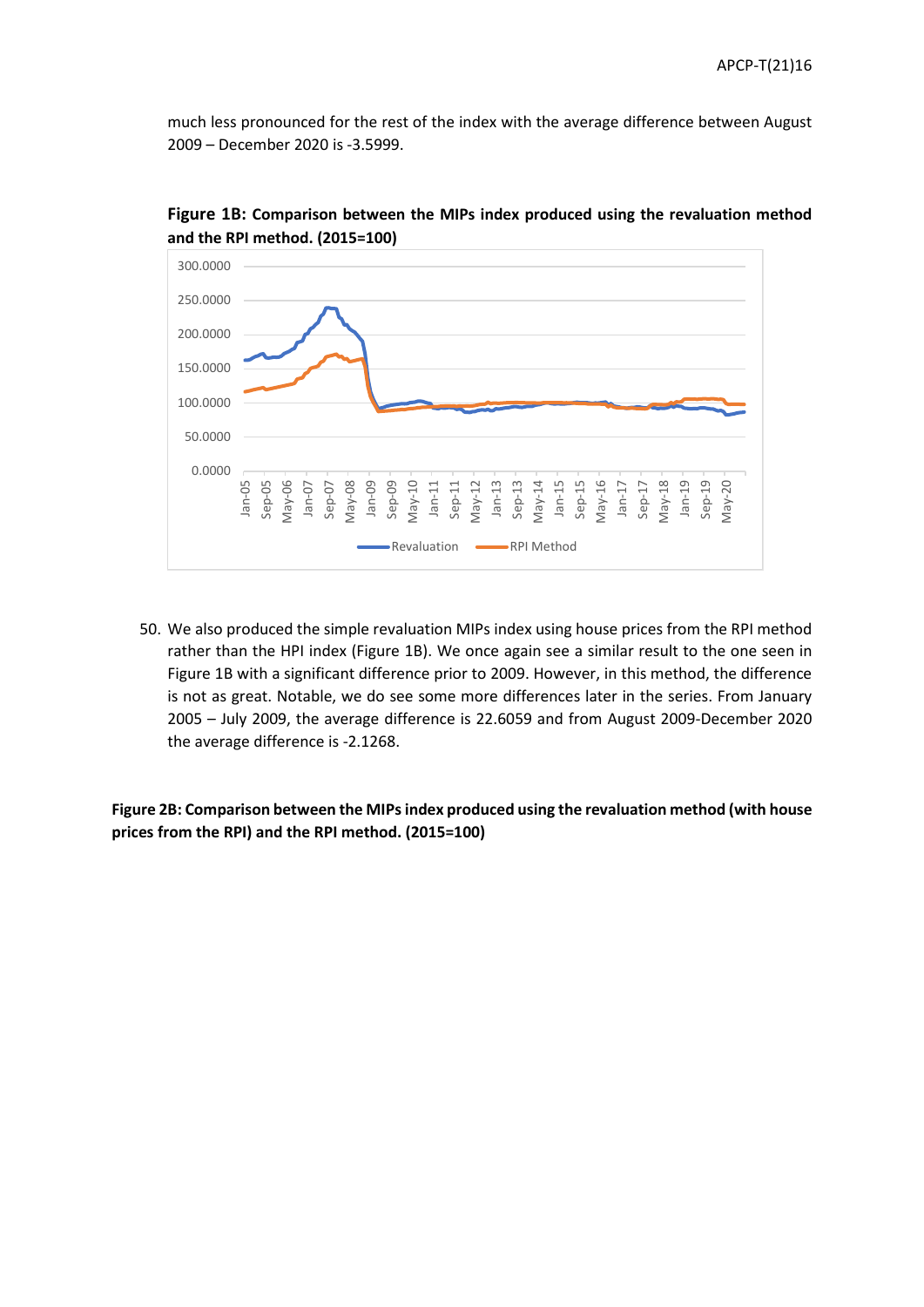

# **Annex C: Lender's formula approach**

- 51. The application of the lender's formula requires three types of data:
	- a. Interest rate
	- b. Mortgage lifespan
	- c. Price advanced (i.e. amount of mortgage)
- 52. Mortgage interest rates are published by the Bank of England. To best approximate true interest payments, we accounted for both variable and fixed rates.
- **53.** As a variable rate, we used the revert-to-rate series (IUMTLMV) which exists continuously since January 1995 and can be considered as the standard variable rate.
- 54. Fixed rates vary depending on the loan-to-value (LTV) ratio, with rates increasing with the LTV ratio to offset the risk of insolvency.
- 55. To test the method, for the APCP-T(21)07 paper, we used:
	- a. Monthly interest rate of UK monetary institutions (excl. Central Bank) sterling 2 year (75% LTV) fixed rate mortgage to households (in percent) not seasonally adjusted (IUMBV34), from January 1995
	- b. Monthly interest rate of UK monetary institutions (excl. Central Bank) sterling 5 year (75% LTV) fixed rate mortgage to households (in percent) not seasonally adjusted (IUMBV42), from January 1995
- 56. The method which was firstly introduced in the APCP-T(21)07 paper can be found in Annex D.
- 57. This section addresses comments on the APCP-T(21)07 paper, *Lender's formula for mortgage interest repayments*, discussed in April 2021.
- 58. In particular, we address the following comments:
	- impact of mortgage cohorts on the MIPs index;
	- coverage for all-time buyers;
	- assumption of same type of rates (e.g. 5-year fixed) through time;
	- identifying information on mortgage length;
	- identifying information on weight by type of mortgage rate.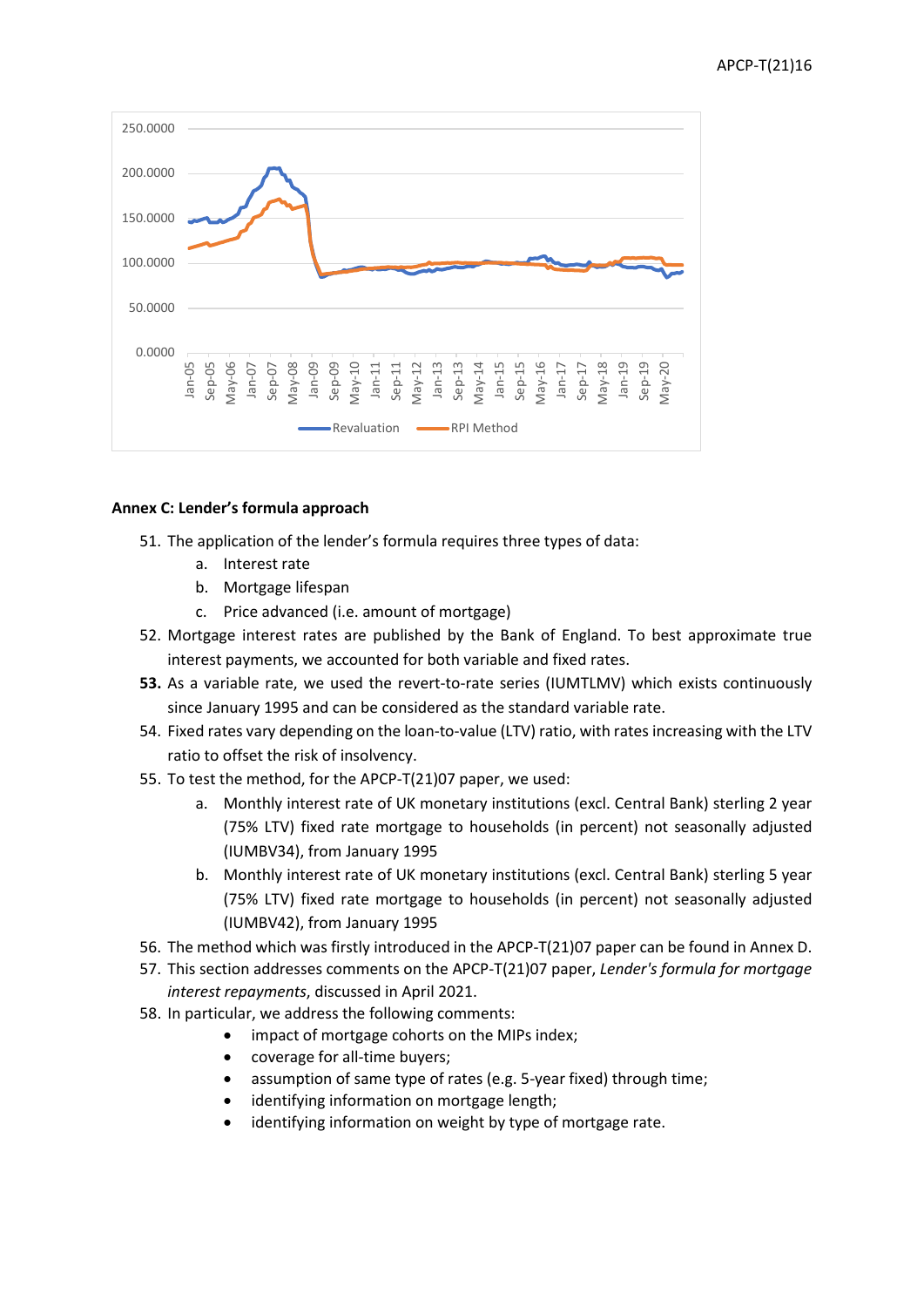### *Cohort effect in lender's formula method*

- 59. Mortgagors pay according to the Lender's formula, with interest payments larger over the first half of the loan. It follows that, in the Lender's method presented in the APCP-T(21)07 paper, the decreasing MIPs index through time might reflect the pattern of decreasing interest payments rather than the variation in mortgage interest rates.
- 60. This potential drawback was verified as follows: we constructed a MIPs index using constant mortgage rates and compared it to the MIPs index presented in the APCP-T(21)07 paper. Reasonably, if the MIPs index is shaped by decreasing interest payments, we will observe a decreasing MIPs index independently of the mortgage rates used (whether constant or actual).
- 61. The comparison method consisted of replacing the fixed rates and the monthly variable rates with the rate at the time of the initial mortgage terms.
- 62. Figure 1C, plotting the two indices under comparison, does not corroborate the assumption of an MIPs index shaped by decreasing interest payments through time. Indeed, the constantrate MIPs index exhibits a slight upward trend in line with increasing house prices.



**Figure 1C. MIPs index from APCP-T(21)07 and from constant rates. Q1 1995 to Q4 2020.**

Source: own analysis

### *Lender's formula for all buyers*

63. As an initial application of the Lender's formula, for the APCP-T(21)07 paper, we derived the MIPs index for first time buyers. This is because the first-time buyers' category could be included in the HCIs separately from former owner-occupiers as they face the full inflationary cost of house purchase. In particular, separating first-time buyers from former owner occupiers would enable a different treatment for down payments in future development.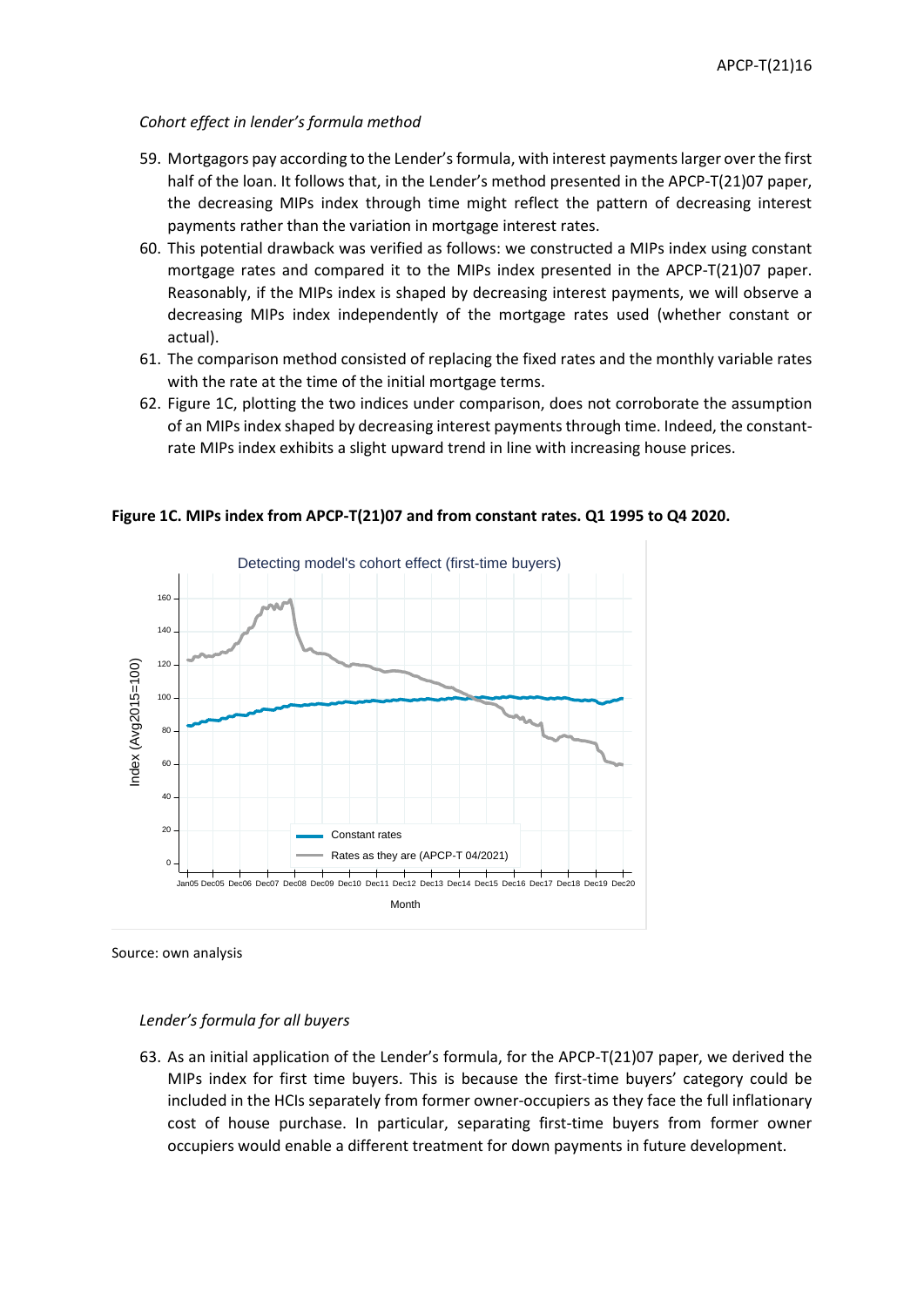- 64. As the OOH costs class of spending, which incorporates MIPs, refers to all owner occupiers, whether first-time or former buyers, the rest of this paper focuses on all buyers.
- 65. The computation of the MIPs index, from 2005 to 2020, for all buyers was similar to that for first-time buyers and is described below:
	- **Fix the price advanced within a calendar year**
	- From 1995, create a series of interest repayments for a 5-year fixed rate
	- **Repeat step (2) four times a year (January, April, July, October)**
	- Run each mortgage series up to 300 months (i.e. 25 years).
	- Obtain a summary value of interest payments for each mortgage cohort as a weighted average of the fixed and variable rate products in the mortgagor population for that specific cohort.
	- Average out all mortgage cohorts contributing to interest payments from January 2005 onwards
	- Derive mortgage interest repayment index from January 2005 onwards as the change in average repayments
- 66. The price advanced for all buyers was extracted from Table 15 of the HPI publication (i.e. average advance for all dwellings instead of average advance for first-time buyers) and is plotted in Figure 2C, alongside the average advance for first-time buyers.



**Figure 2C. Average advance for all dwellings and first-time buyers.** 

Source: ONS HPI, formerly published by DCLG

67. The MIPs index for all buyers and for first-time buyers is displayed in Figure 3C, where we observe a higher index, gradually overlapping through time, for the former group. This pattern could be explained with the higher interest rates at the beginning of the series (Figure 4C).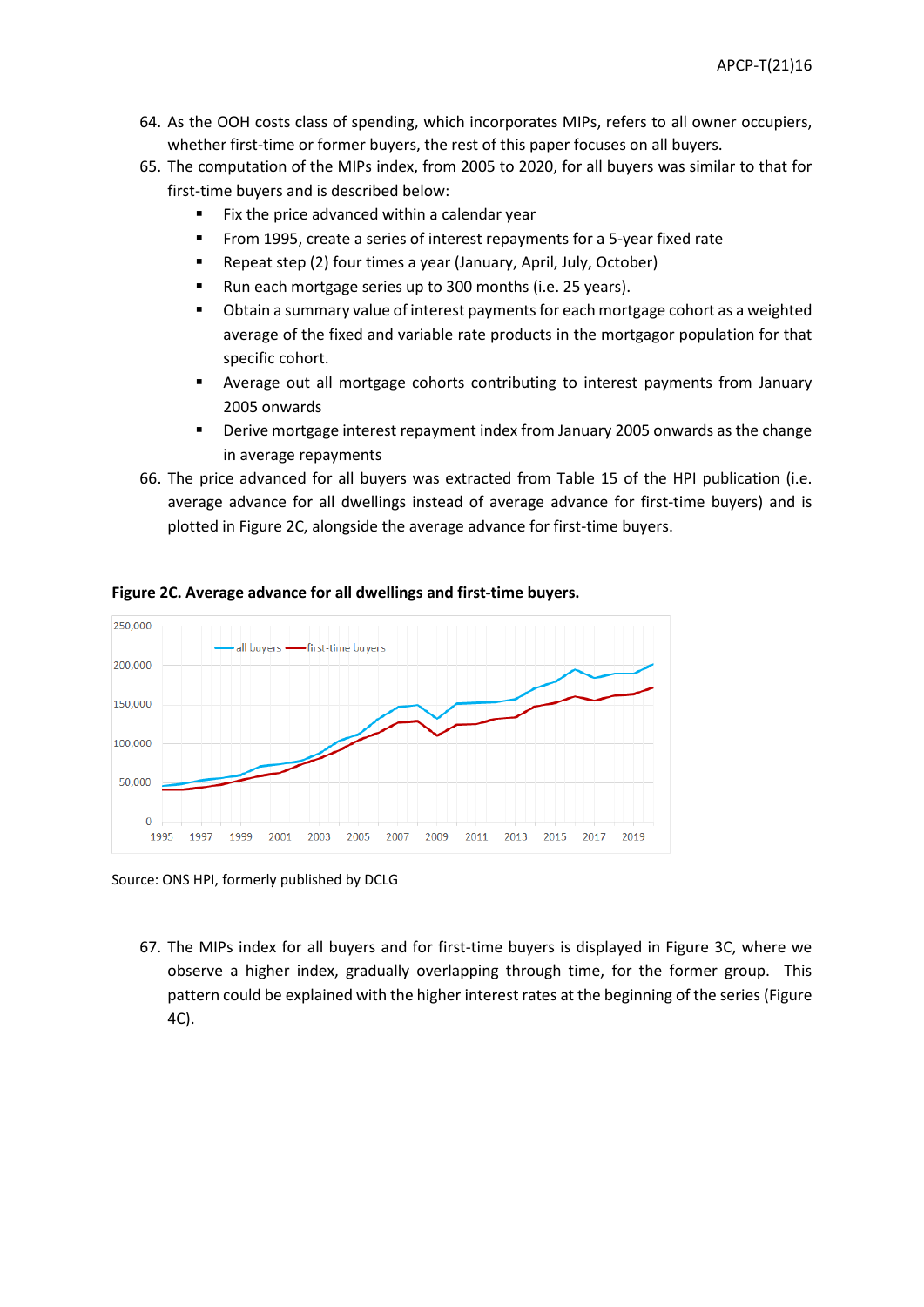

**Figure 3C. MIPs index for first-time and all buyers. Q1 1995 to Q4 2020.**

Source: own analysis



**Figure 4C. Mortgage interest rates used for the application of the lenders formula.**

### *Changes in type of mortgage rates through time*

68. Since mortgagors can apply for a fixed or variable rate, the Lender's formula method adopted here takes into account both options over the duration of a mortgage. At the end of a fixed rate period, the option for a mortgagor is either a new fixed rate period, of similar or different length than previously, or a variable rate.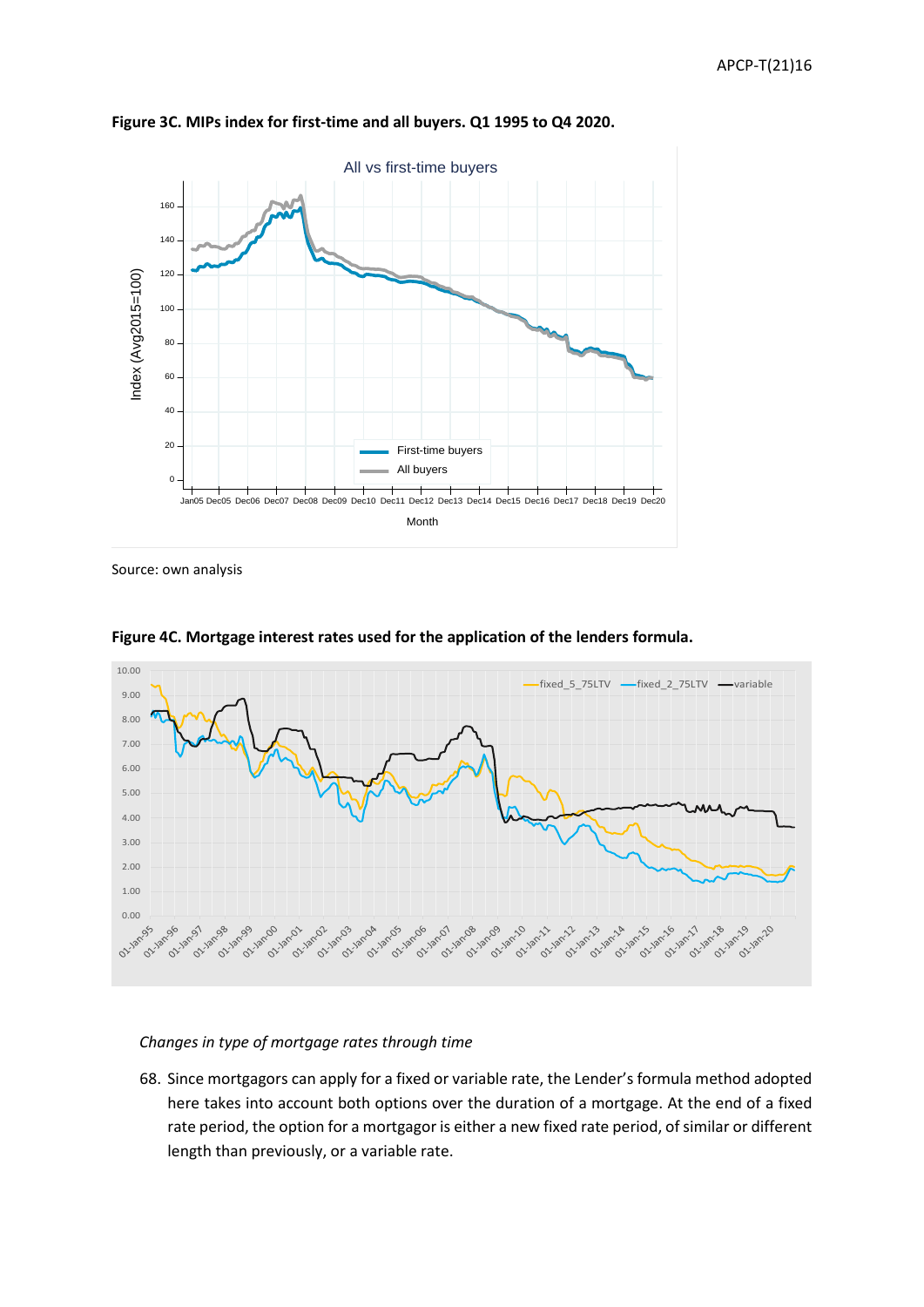- 69. For the sake of simplicity, in APCP-T(21)07 paper, it was assumed that at the end of the first time period the terms were constantly renewed for an interest rate of similar type and length up to the  $25<sup>th</sup>$  year (e.g. 2-year fixed rate mortgages were renewed every two years), with the new rate extracted from the corresponding BoE series.
- 70. For this paper, it was tested whether the alternative fixed-mortgage after the first time period (e.g. a 2-year fixed rate after a 5-year fixed rate) would produce different results compared to those presented in the APCP-T(21)07 paper. The method was as follows:

1. Fix the price advanced within a calendar year

2. From 1995, create a series of interest repayments for a 5-year fixed rate. At the end of the first term, assume that the new rate is a 2-year fixed rate for the rest of the mortgage. 2. From 1995, create a series of interest repayments for a 2-year fixed rate. At the end of the first term, assume that the new rate is a 5-year fixed rate for the rest of the mortgage. 2. From 1995, create a series of interest repayments for a monthly variable rate.

3. Repeat step (2) four times a year (January, April, July, October)

4. Run each mortgage series up to 300 months (i.e. 25 years).

5. Obtain a summary value of interest payments for each mortgage cohort as a weighted average of the fixed and variable rate products in the mortgagor population for that specific cohort.

6. Average out all mortgage cohorts contributing to interest payments from January 2005 onwards

7. Derive mortgage interest repayment index from January 2005 onwards as the change in average repayments

- 71. The MIPs index with a change in the type of fixed rates is plotted in Figure 5 alongside the simplified approach. Both approaches have in common the monthly variable rate, therefore any difference is due to changing the type of mortgage rate after the first time period.
- 72. Figure 5C points to changes in the MIPs index under the alternative approach, with a lower index from 2005 to 2013.
- 73. Two conclusions can be drawn from this finding. The first is that the MIPs index is sensitive to the interest rate used, which provides evidence on the appropriateness of the Lender's formula for the computation of a MIPs index. The second conclusion is that a simplified approach tends to provide a biased index and therefore a more complex set of mortgage rates should be used to approximate the real MIP index in the mortgagor population.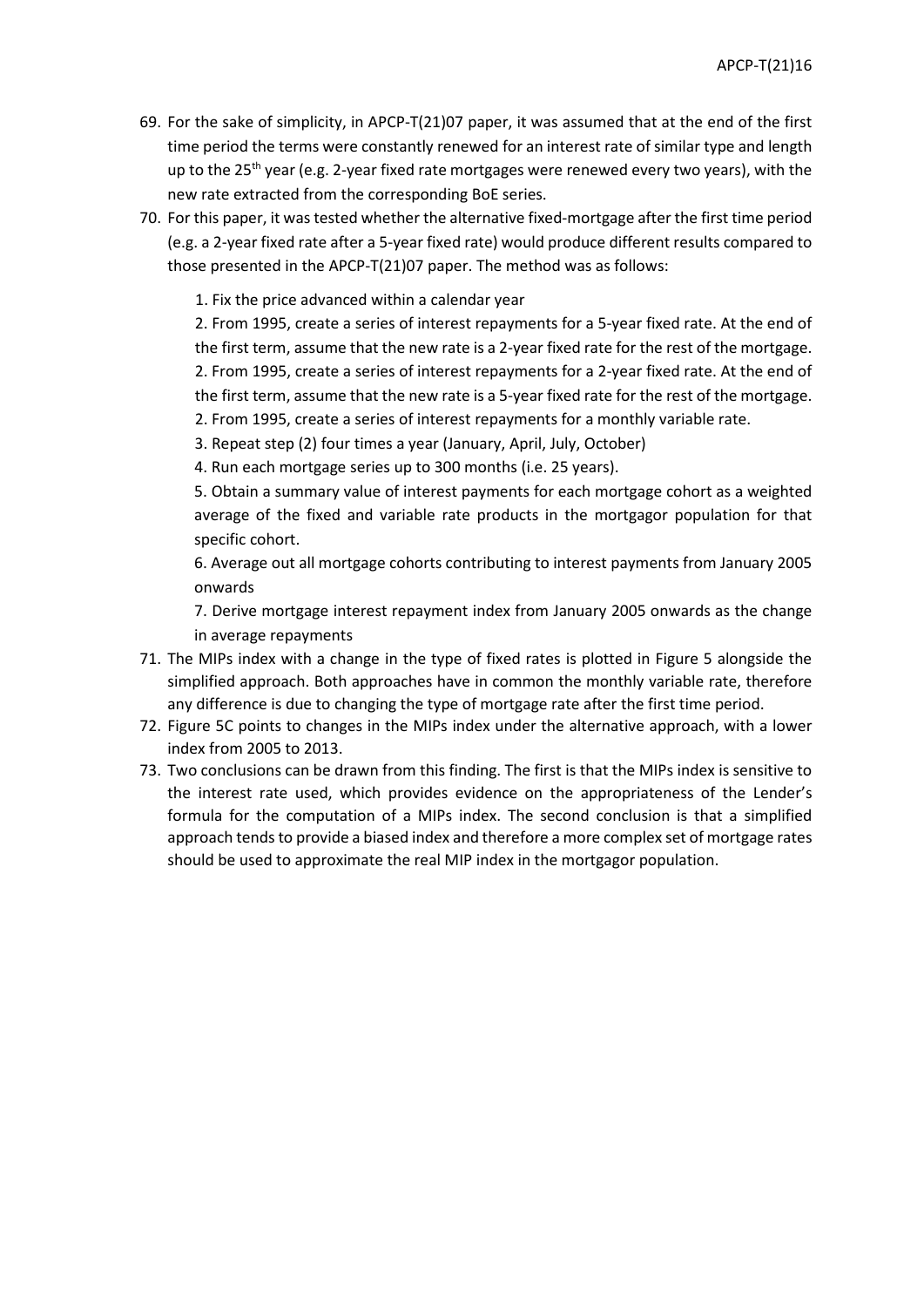

## **Figure 5C. MIPs index for changes in the fixed rate after the first time period.**

Source: own analysis

#### *Mortgage length*

- 74. Currently the lender's formula method assumes that the length of a mortgage is 25 years. The duration of the mortgage has no impact on the interest payment index, provided the same length is applied uniformly across the mortgage cohorts. However, the assumption of a constant length may not hold across the quarterly mortgage cohorts from 1995 to 2020.
- 75. The method could be improved by using [ONS HPI tables](https://www.ons.gov.uk/economy/inflationandpriceindices/datasets/housepriceindexannualtables2039)) that publish average mortgage period between 1990 and 2002, and from 2006. The modal mortgage length is 22 years (see Table 1).

|      | <b>Average mortgage</b><br>period years |
|------|-----------------------------------------|
|      |                                         |
| 1990 | 24                                      |
| 1991 | 23                                      |
| 1992 | 23                                      |
| 1993 | 22                                      |
| 1994 | 22                                      |
| 1995 | 22                                      |
| 1996 | 22                                      |
| 1997 | 22                                      |
| 1998 | 22                                      |
| 1999 | 22                                      |
| 2000 | 22                                      |
| 2001 | 22                                      |
| 2002 | 23                                      |
| 2003 |                                         |
| 2004 |                                         |

| Table 1. Annual average mortgage length from ONS HPI tables. |  |  |  |
|--------------------------------------------------------------|--|--|--|
|--------------------------------------------------------------|--|--|--|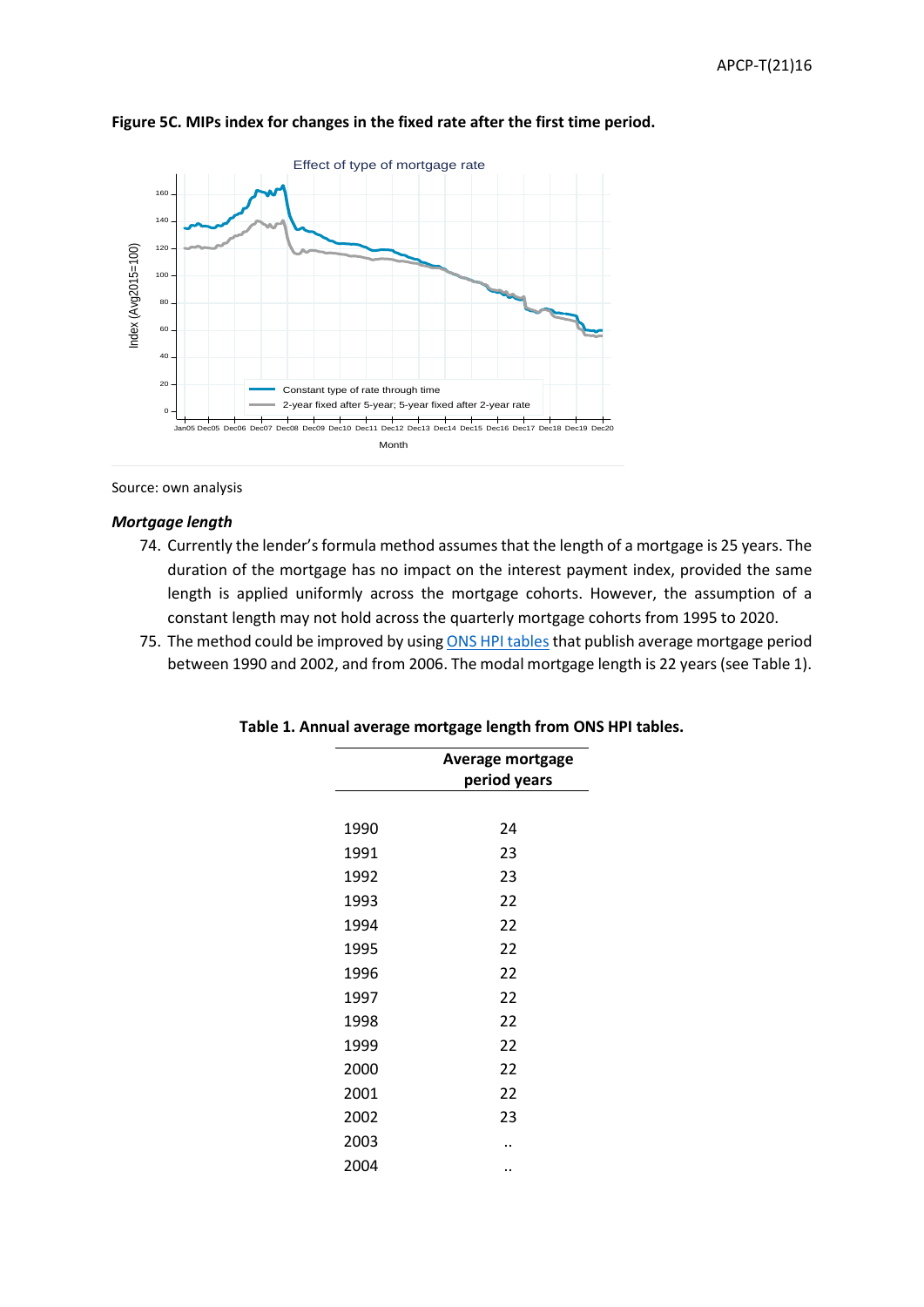| 2005 |    |
|------|----|
| 2006 | 24 |
| 2007 | 24 |
| 2008 | 23 |
| 2009 | 22 |
| 2010 | 22 |
| 2011 | 23 |
| 2012 | 24 |
| 2013 | 24 |
| 2014 | 25 |
| 2015 | 25 |
| 2016 | 26 |
| 2017 | 26 |
| 2018 | 27 |
| 2019 | 27 |
| 2020 | 27 |

Source: HPI Annual tables, Table 20

- 76. Other data sources are the British Household Panel Survey (BHPS) and the subsequent Understanding Society Survey (USS).
- 77. The BHPS, a multi-purpose study, began in 1991 when the wave 1 panel consisted of some 5,500 households and 10,300 individuals drawn from 250 areas of Great Britain. Additional samples of 1,500 households in each of Scotland and Wales were added to the main sample in 1999, and in 2001 a sample of 2,000 households was added in Northern Ireland, making the panel suitable for UK-wide research. The BHPS was replaced by the Understanding Society Survey (USS) in 2008. The USS, also known as the UK Household Longitudinal Study, is commissioned by the Economic and Social Research Council and led by the Institute for Social and Economic Research at the University of Essex. The study started in 2008-10 (Wave 1) when about 40,000 households were interviewed and re-visited each year afterward, with the latest available survey run in 2017-19 (Wave 9). Additional cohorts were added through time such as the Immigrant and Ethnic Minority Boost Sample (IEMBS) which was introduced at Wave 6.
- 78. The main USS sample consists of a new large General Population Sample (GPS). The GPS consists of a two-stage sample of residential addresses in England, Scotland and Wales and of a single stage systematic sample of addresses in Northern Ireland. As for Great Britain, the sample was obtained by firstly randomly selecting postcode sectors as the primary sampling units and then by selecting addresses within each sector. The former BHS sample was incorporated into Understanding Society from Wave 2 onward. Weights consist of a design weight and a cross-sectional weight.
- 79. As an example for the aim of improving the lender's formula method, mortgage length was estimated for the households participating in Wave 7 (2015-2017) and is shown in Table 2. The length was computed by combining two variables (*when the mortgage was taken out*; *years left*) for each household. Noteworthy, by using all waves, it would be possible to estimate a mortgage length based on a larger sample.

#### **Table 2. Mortgage length by start year of mortgage. Wave 7, USS.**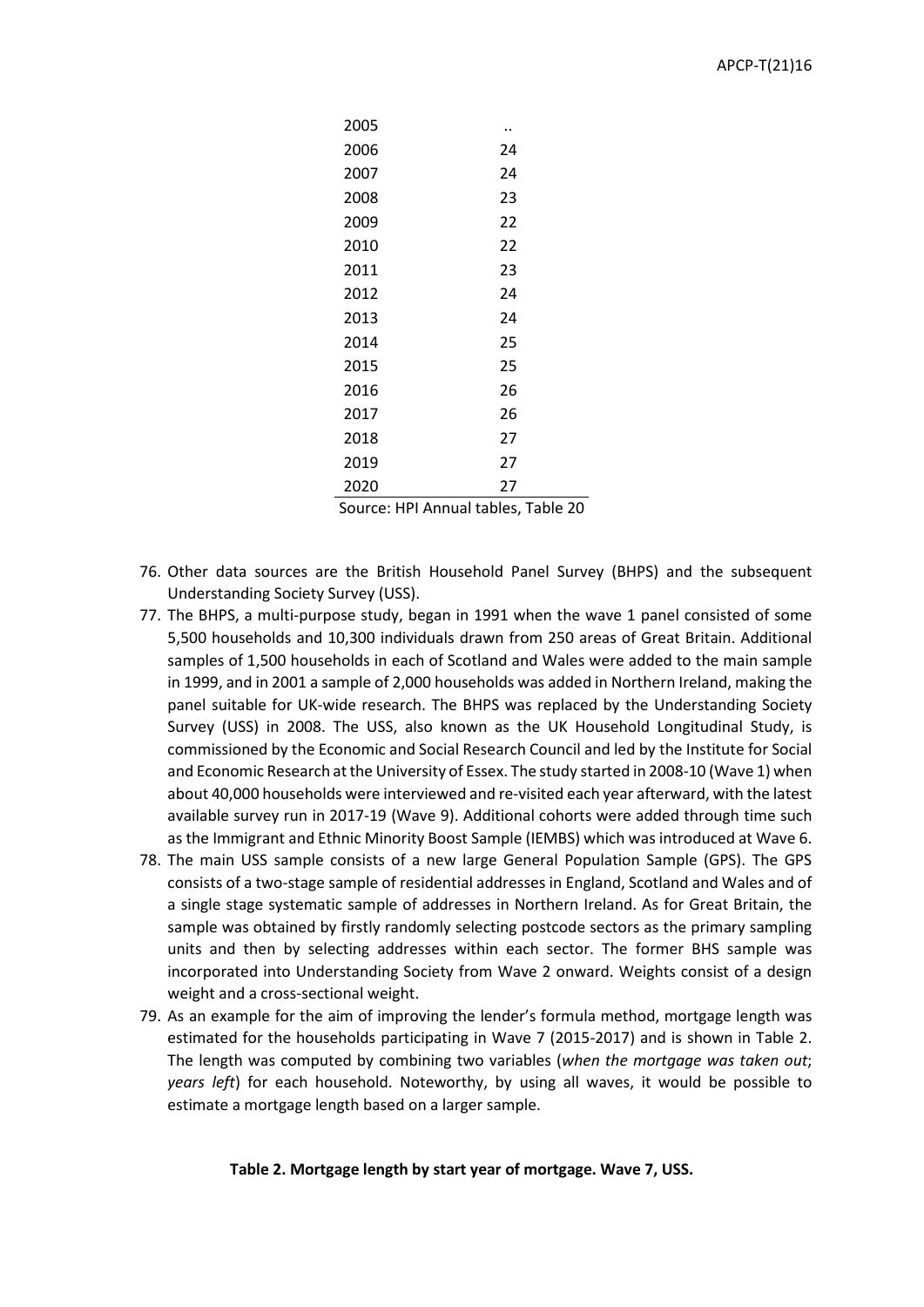| Year       | Mortgage  | Number of      |
|------------|-----------|----------------|
| (mortgage  | length    | respondent     |
| taken out) | (average) | households     |
|            |           |                |
| 1995       | 20        | 1              |
| 1996       | 25        | 1              |
| 1999       | 22        | 2              |
| 2001       | 22        | 2              |
| 2002       | 19        | $\overline{2}$ |
| 2003       | 31        | $\overline{2}$ |
| 2004       | 22        | 2              |
| 2005       | 26        | 1              |
| 2006       | 27        | 4              |
| 2007       | 28        | $\overline{2}$ |
| 2008       | 27        | 1              |
| 2010       | 23        | 2              |
| 2011       | 30        | 2              |
| 2012       | 27        | 3              |
| 2013       | 24        | 3              |
| 2014       | 23        | 10             |
| 2015       | 23        | 15             |
| 2016       | 22        | 11             |
|            |           |                |

Source: own analysis on USS, wave 7

### **Mortgage cohort weights**

- 80. The method assumes that fixed and variables rates have a similar proportion of mortgages. This is due to data limitation. Indeed, at present the weights associated with fixed (as a whole) and variable rates are available from Q1 2008 from the Financial Conduct Authority (FCA) website, whereas the current lenders method starts from 1995 to minimise loss of information in capturing interest payments. Table 3 shows the information currently available from Q1 2008.
- 81. Additional data will allow the improvement of the method in generating average payments, currently based on a simple rather than weighted average. An initial analysis based on the information in Table 2 from 2008 onwards suggest however small changes in the index when adjusting for weights (Figure 1).

|                                                                         | <b>Banks</b>   | <b>Building</b><br>societies | <b>Other</b><br>lenders | <b>All Sectors</b> |
|-------------------------------------------------------------------------|----------------|------------------------------|-------------------------|--------------------|
| Gross advances<br>Per cent at fixed rates<br>Per cent at variable rates | 38.83<br>61.17 | 59.30<br>40.40               | 59.05<br>40.95          | 45.88<br>54.12     |

#### **Table 3. Characteristics of new lending in latest quarter. Percentages**

#### *Balances*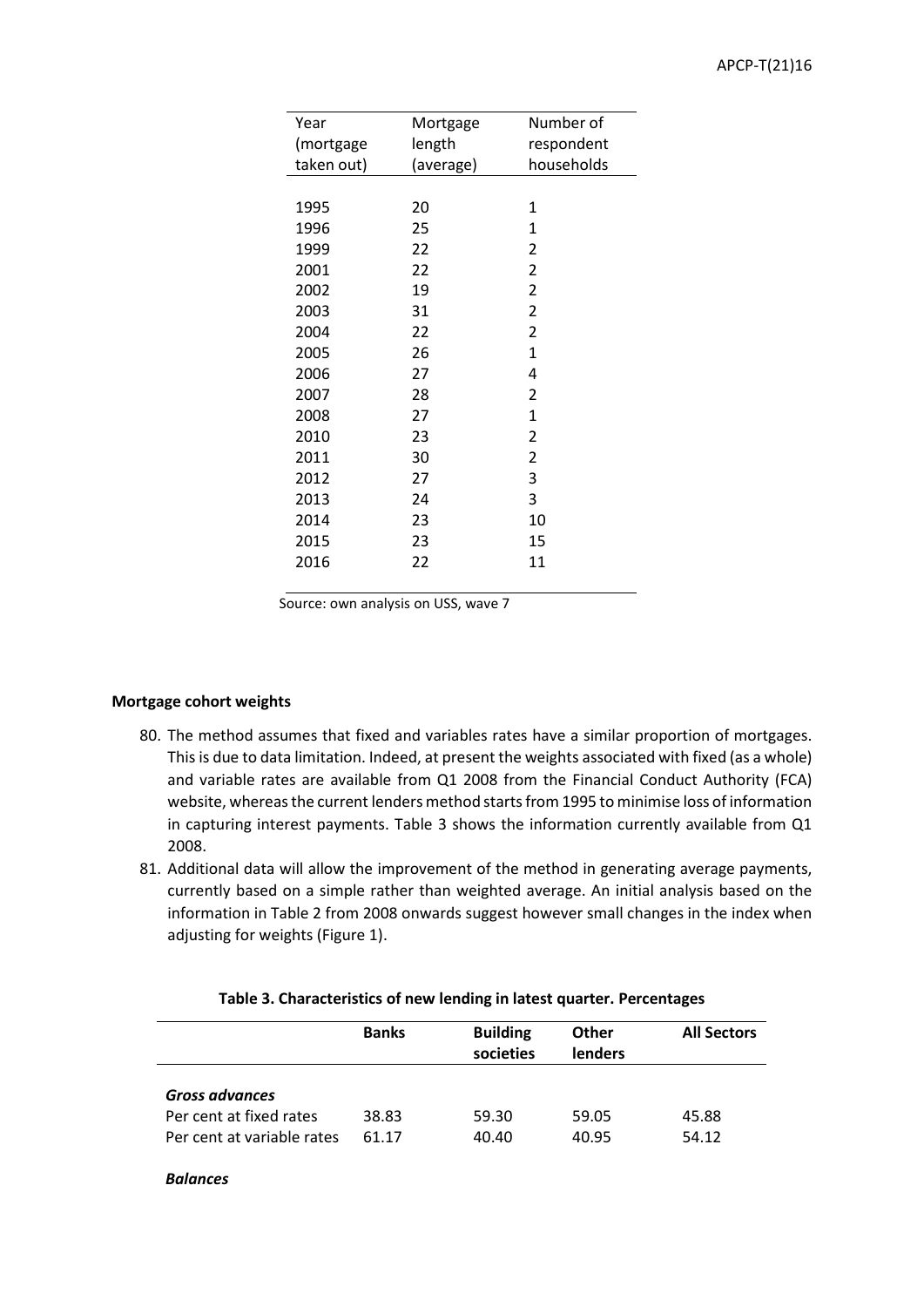| Per cent at fixed rates    | 46.94   | 60.00 | 59.67 | 51.57 |
|----------------------------|---------|-------|-------|-------|
| Per cent at variable rates | - 53.06 | 40.00 | 40.33 | 48.44 |

Source: FCA, MLAR statistics: detailed tables, Table 2.2





Source: own analysis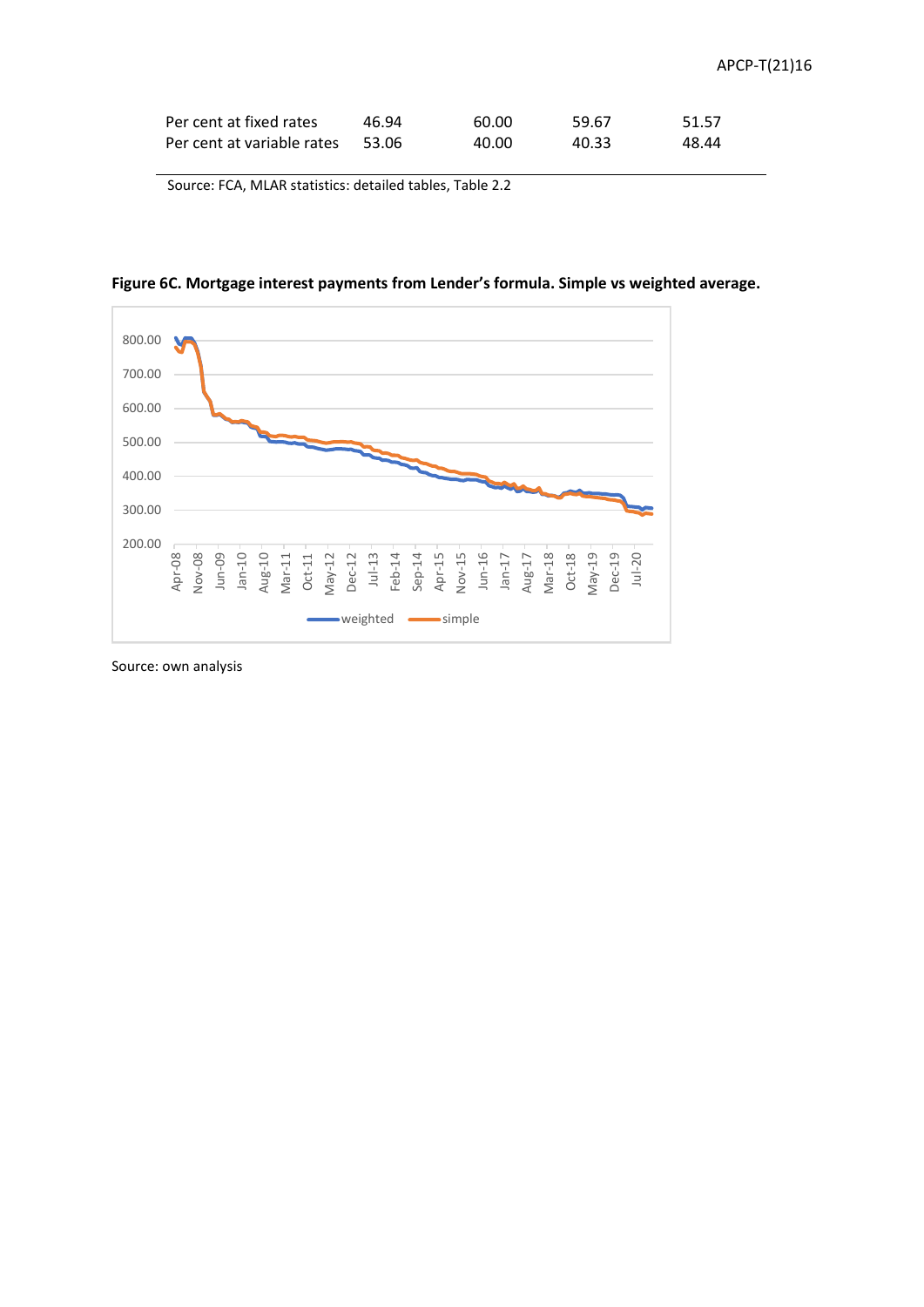### **Annex D: Lender's formula method**

#### *Financial formula for mortgage repayments*

- 82. When a candidate mortgagor applies for a mortgage, the lenders derive mortgage repayments based on the amount of the loan, the length of the mortgage and the type of interest rate (fixed or variable) which can vary depending on the loan-to-value (LTV) ratio.
- 83. Lenders use the following financial formula which, by design, provides the exact payment at each point in time that will enable the full debt to be paid off by the end of the mortgage:

$$
T = \frac{\text{Loan} * R^n}{(R^n - 1)}(R - 1)
$$

 $Equation 1$ 

Where

 $T$  is the total monthly repayment

$$
R = \left(1 + \text{interest rate} * \frac{1}{12}\right)
$$

 $n$  is the mortgage length in months (e.g. 300 for a 25-year mortgage)

- 84. If the mortgage rate was fixed over the full duration of the mortgage, the monthly mortgage repayments would only be computed at the start of the loan. In the absence of interest rates of such length, Equation 1 is rerun at the end of each interest rate period to provide the new monthly payment. It follows that the equation is rerun every month for a variable rate and every k years for a k-year fixed interest rate.
- 85. While for the first repayment the 'balance' consists of the loan itself, subsequently it consists of the remaining debt after adjusting for payments to date. The following equations illustrate the computation of the monthly payment and of the balance after the first time period.

$$
T = \frac{\text{Balance} * R^n}{(R^n - 1)} (R - 1)
$$
 *Equation 2*

 $Balance<sub>2</sub> = Loan - Principal<sub>1</sub>$ 

Principal<sub>1</sub> = Loan – Total payment<sub>1</sub>

- 86. To note, the 'Principal' is the capital payment.
- 87. The equation for the balance can be generalised as follows for any month over the duration of a mortgage:

Balance<sub>i+1</sub> = Balance<sub>i</sub> – Principal<sub>i</sub> 
$$
i = 1,...,n
$$
 *Equation 3*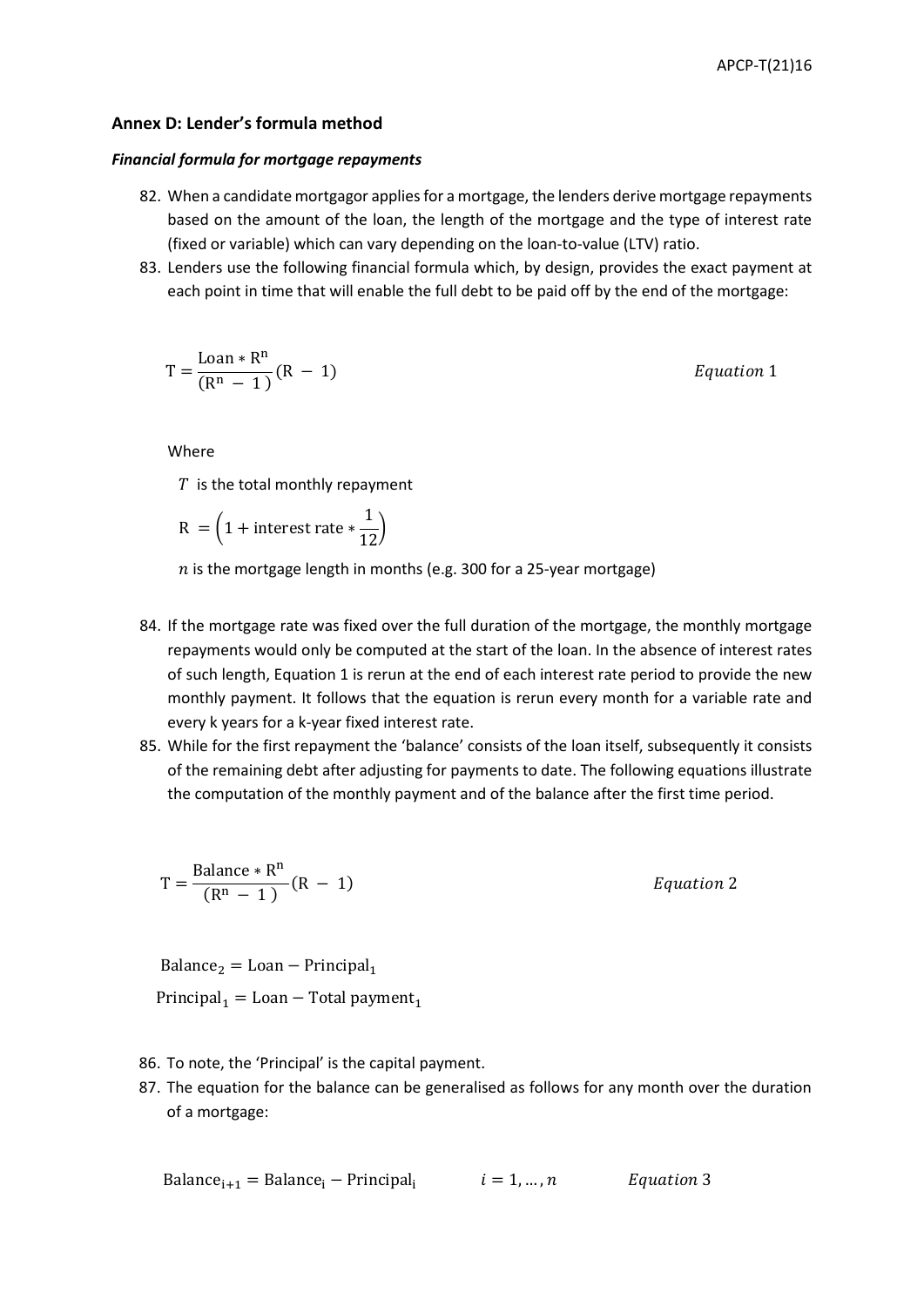$\mathbf{n} =$  length of mortgage in months

 $Principal_i = Payment_i - Interest portion_i$ 

88. The monthly interest portion is given by:

$$
I = \text{Loan} \frac{\text{rate}}{12} \qquad \text{for first time period}
$$

 $I = B$ alance rate  $\overline{12}$  for subsequent periods

89. For the sake of simplicity, equation 1 and 2 are simplified as follows:

$$
K = \frac{R^n}{(R^n - 1)}(R - 1)
$$

 $T =$ Balance  $*$  K  $\qquad \qquad$  Equation 2.1

# **Appendix**

**Figure A. MIPs index. Lender's formula (all buyers) and RPI's method (AER).**